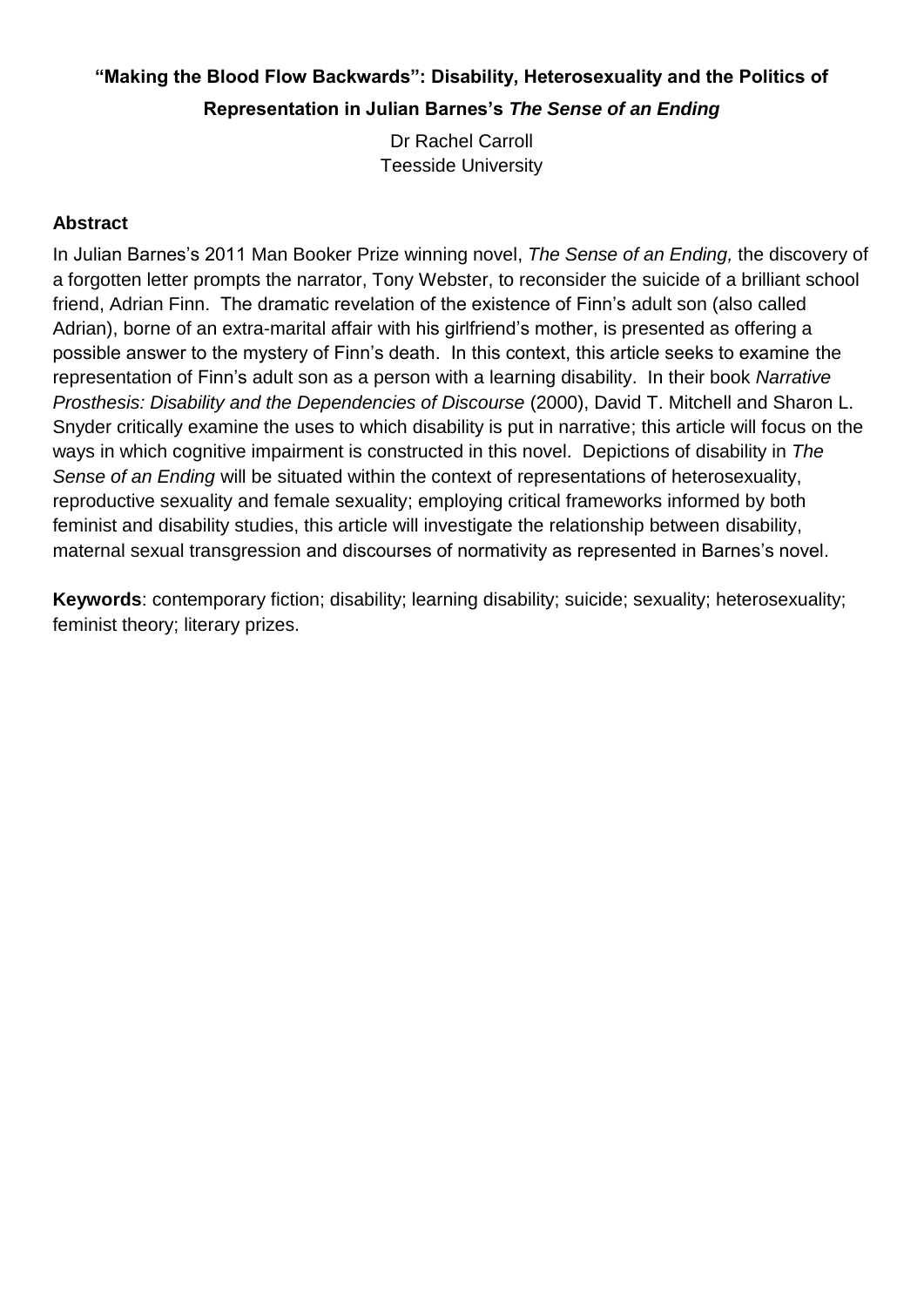## **"Making the Blood Flow Backwards": Disability, Heterosexuality and the Politics of Representation in Julian Barnes's** *The Sense of an Ending*

The critical reception of Julian Barnes's 2011 novel *The Sense of an Ending* was marked by a degree of discretion with regard to the dramatic revelation on which the novel hinges. Such discretion can be understood as reflecting a desire not to commit to print 'spoilers' which might impair the prospective reader's first encounter with this twist-ridden narrative. However, it could also be argued that this act of deference to authorial control served to foreclose discussion of a problematic representation. In Barnes's Man Booker Prize winning novel the dramatic revelation of a forgotten letter prompts the narrator, Tony Webster, to reconsider the suicide of a brilliant school friend, Adrian Finn, and forces him to confront the possibility of his own culpability. However, this revelation is followed by a series of dramatic disclosures which seem to overwrite the first, absolving Webster of blame by displacing it onto another cause. Finn is discovered to have an adult son, also called Adrian, borne of an extra-marital affair between the young Finn and his girlfriend's mother. In a novel which opens with the memory of a schoolboy's suicide following the discovery of his girlfriend's pregnancy,<sup>i</sup> the revelation of an unwanted pregnancy is offered as a solution to the mystery of Finn's suicide. Implicit in the drama of this revelation is an assumption that the reader will accept that this man's existence can be seen as the probable cause of his father's suicide and as a signifier of his mother's sexual transgression. In this context how significant is it that Finn's adult son, Adrian, is depicted as a person with a disability? How significant is it that this disability concerns a cognitive impairment? In their book *Narrative Prosthesis: Disability and the Dependencies of Discourse*, David T. Mitchell and Sharon L. Snyder critically examine the uses to which disability is put in narrative.<sup>ii</sup> In this article, I aim to examine the way in which discourses of disability are mobilised in this novel - and to question the construction of disability as a marker of shame which arguably results. I will do so in part by situating depictions of disability in *The Sense of an Ending* within the context of representations of heterosexuality, reproductive sexuality and female sexuality. In its depiction of Adrian's disability as a direct consequence of mature motherhood, this narrative constructs older women's sexuality itself as abnormal and deviant. Unexpected narrative reversals are integral to the design of a novel whose title directly replicates that of Frank Kermode's seminal 1965 study of the same name. I will argue that in *The Sense of an Ending* the dramatic disclosure of Adrian's existence mobilises a retrospective logic by which recurring textual motifs of "damage"iii and "backward[ness]"iv converge in the construction both of his disability and his mother's sexual transgression.

#### **Barnes, the Man Booker and the construction of value**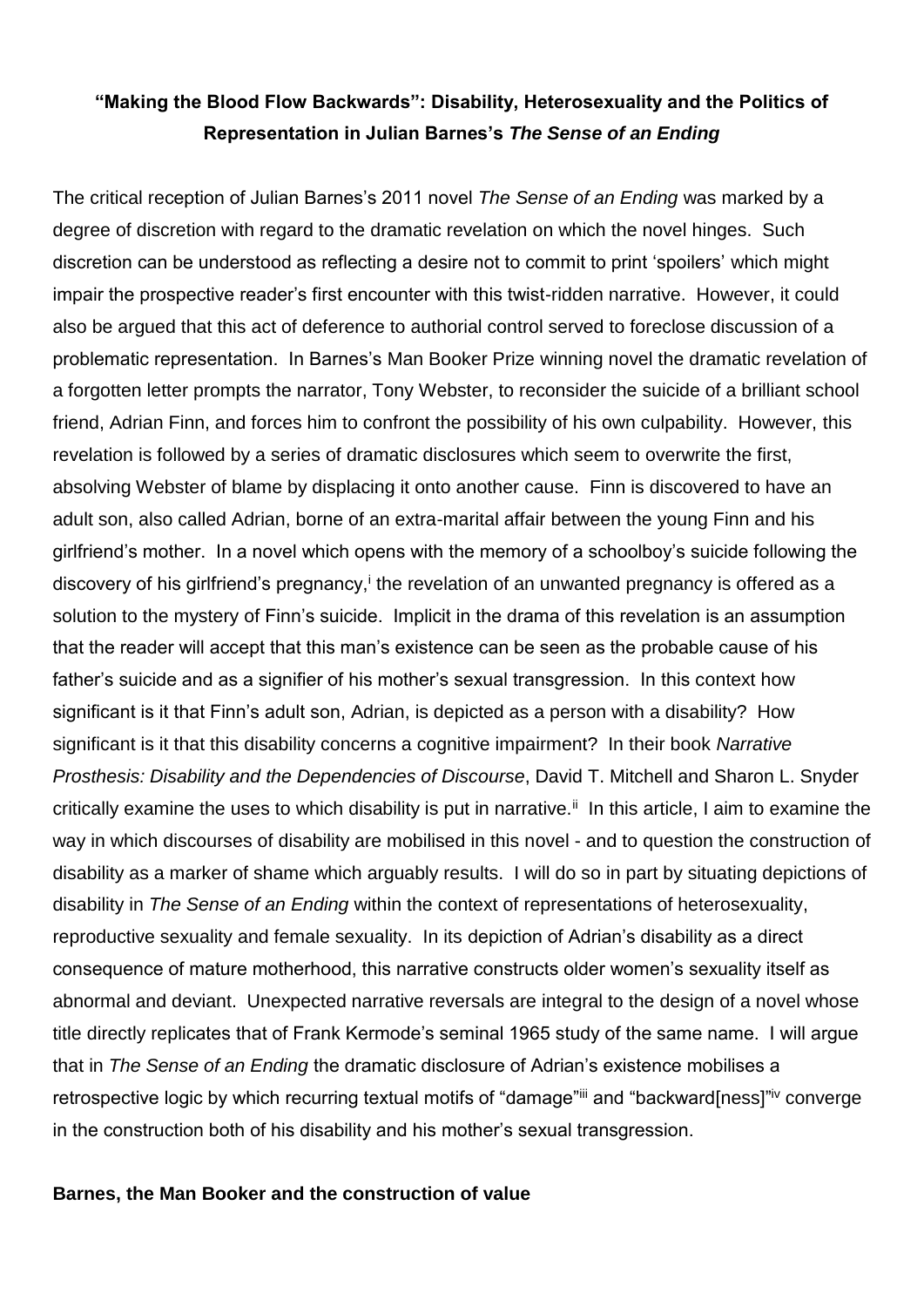The publication of Julian Barnes's novel, and its subsequent nomination for the 2011 Man Booker Prize, was met with almost universal critical approval within the review pages of the 'quality' broadsheet press. Some reservations were discreetly expressed about the novella's eligibility for an award for what the Man Booker Prize criteria describe as a "full-length novel", v with critics seeking to make a virtue of its "brilliantly concise" and "brief but masterful" if orm. Elsewhere the rather cool, intellectual tone of Barnes's narrative conceits prompted some critics to suggest that the novel was more "clever than emotionally satisfying,"viii with Christian House, writing in *The Independent*, proposing that Barnes "like his contemporaries, McEwan, Amis and Rushdie, is a ginand-tonic novelist: his books are crisp, cool and provide a kick to the head, but they seldom, as is the case here, touch the heart."ix However, an emerging critical consensus identified technical brilliance and philosophical sophistication as the novel's defining credentials and in doing so established a discourse of deference which prepared the way for a Man Booker Prize award which came to be seen not simply as success but rather as succession. A review of *The Sense of an Ending* published in *The Observer* newspaper in July 2011 in many ways typifies the discourses of reception which met its publication; Justin Cartwright wrote:

Deservedly longlisted for the Man Booker prize, this is a very fine book, skilfully plotted, boldly conceived, full of bleak insight into the questions of ageing and memory . . . Barnes has achieved, in this shortish account of a not very attractive man, something of *universal importance* [emphasis added]. x

In recent years much critical attention has been given to the role of the literary prize in constructing canons of contemporary literary fiction. In *The Economy of Prestige: Prizes, Awards and the Circulation of Cultural Value*, James F. English argues that:

Institutionally, the prize functions as a claim to authority and an assertion of that authority – the authority, at bottom, to produce cultural value. It provides an institutional basis for exercising, or attempting to exercise, control over the cultural economy, over the distribution of esteem and reward on a particular cultural field – over what may be recognized as worthy of special notice.<sup>xi</sup>

Notably, English suggests that the annual controversies and scandals which attend the award of the Man Booker are integral to its success, arguing that the prize "*is* cultural practice in its quintessential contemporary form [emphasis in original]."<sup>xii</sup> From John Berger's denunciation of the neo-colonial politics of the Prize's agribusiness sponsors in 1972 to the Booker Prize Foundation's public penance for its failure – on four separate occasions – to recognise the achievement of the late Beryl Bainbridge, the Prize has thrived on the ritual retesting of its legitimacy, acted out on the pages of the quality print press and the screens of the broadcast media. The 2011 Prize was no exception. For those who suspect the Prize of elitism and complicity in a hierarchy of literary tastes, the inclusion of genre fiction in the 2011 shortlist was heartening. <sup>xiii</sup> However, others were appalled by the comments of the Prize panel Chair, Dame Stella Rimington, that "readability"xiv would be a key criteria. Indeed, in the days leading up to the award of the 2011 prize a number of leading contemporary authors were reported as backing the launch of a new prize, designed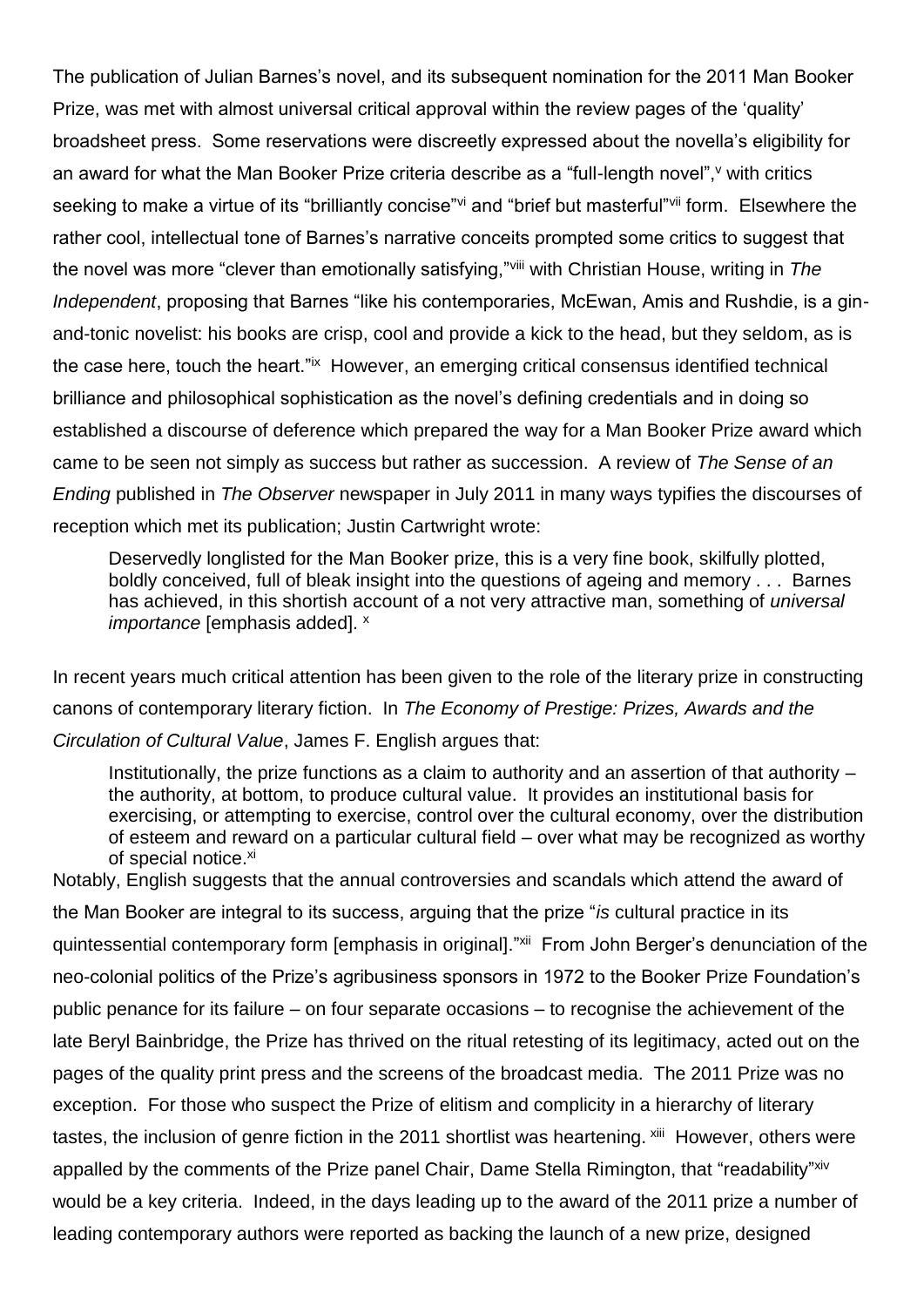explicitly to reward literary merit in the face of what was seen as market-driven populism. Rimington, former Director of MI5, opened her speech at the televised award ceremony with the following somewhat bruised aside: "I thought the intelligence world was the place for intrigue - but that was before I met the publishing world." Of course, Julian Barnes is no stranger to these tussles having been widely reported as dismissing the Prize as "posh bingo"<sup>xy</sup> when his Booker shortlisted novel *Flaubert's Parrot* failed to win in 1984. Three further nominations later – including *England, England* in 1998 and *Arthur and George* in 2005 – Barnes's acceptance speech at the illustrious Guildhall ceremony was characterised by an underlying sense of deferred entitlement. Declaring himself "as much relieved as I am delighted," he compared his plight as fourth time nominee to that of Jorge Luis Borges in relation to the Nobel Prize for Literature**:**

Borges, when asked as he continually was, why he'd never won the Nobel Prize, always used to reply that in Sweden there was a small cottage industry solely devoted to not giving Borges the Nobel Prize. And at times over the last years, in occasional moments of mild paranoia, I have wondered whether there wasn't perhaps some similar, sister organisation operating over here.xvi

Moreover, Barnes was quoted backstage as admitting "I didn't want to go to my grave and get a Beryl", xvii a reference to the Best of Beryl reader's poll established by the Booker Prize Foundation as a rather patronising posthumous apology to Bainbridge, one of a number of women writers whose achievement has not been canonised by the Booker. As one of a generation of male novelists whose careers have dominated the contemporary literary fiction field since the 1980s including Amis, Ishiguro, McEwan and Rushdie, winner of the Booker of Bookers – it seems unlikely that Barnes would have suffered the same fate as Bainbridge. Indeed, the motif of the inevitability of Barnes's triumph in the 2011 prize assumed a self-fulfilling logic, with the exclusion from the shortlist of fellow (male) heavyweight contenders, such as Alan Hollinghurst's *The Stranger's Child*, seeming to clear the way for an uncontested succession.

In her book, *Marketing Literature: The Making of Contemporary Writing in Britain*, Claire Squires observes that "awarding a prize to a book acts not only to indicate value, but also to confer it."xviii The Booker Prize Foundation's strategies for prolonging media speculation over the outcome of its award - by publicly announcing first a long list and then a short list in advance of the actual award – allows us to observe the discourses of canonisation in the making. Booker success is, of course, no guarantee of critical or commercial success but the persistent suspicion that the prize is sometimes awarded not so much to a novel as to a literary career is revealing of the role which the Man Booker has assumed in legitimising the work of specific authors. The convergence of critical consensus around *The Sense of an Ending* could be seen as symptomatic of this culture. I have prefaced my analysis of this novel with a sketch of the Man Booker prize context in order to highlight the cultural value (or "universal importance"xix) which this novel is now assumed to have *in advance –* such an assumption may act to inhibit readings which challenge the prevailing critical consensus on a novel which is, arguably, both complex and contentious.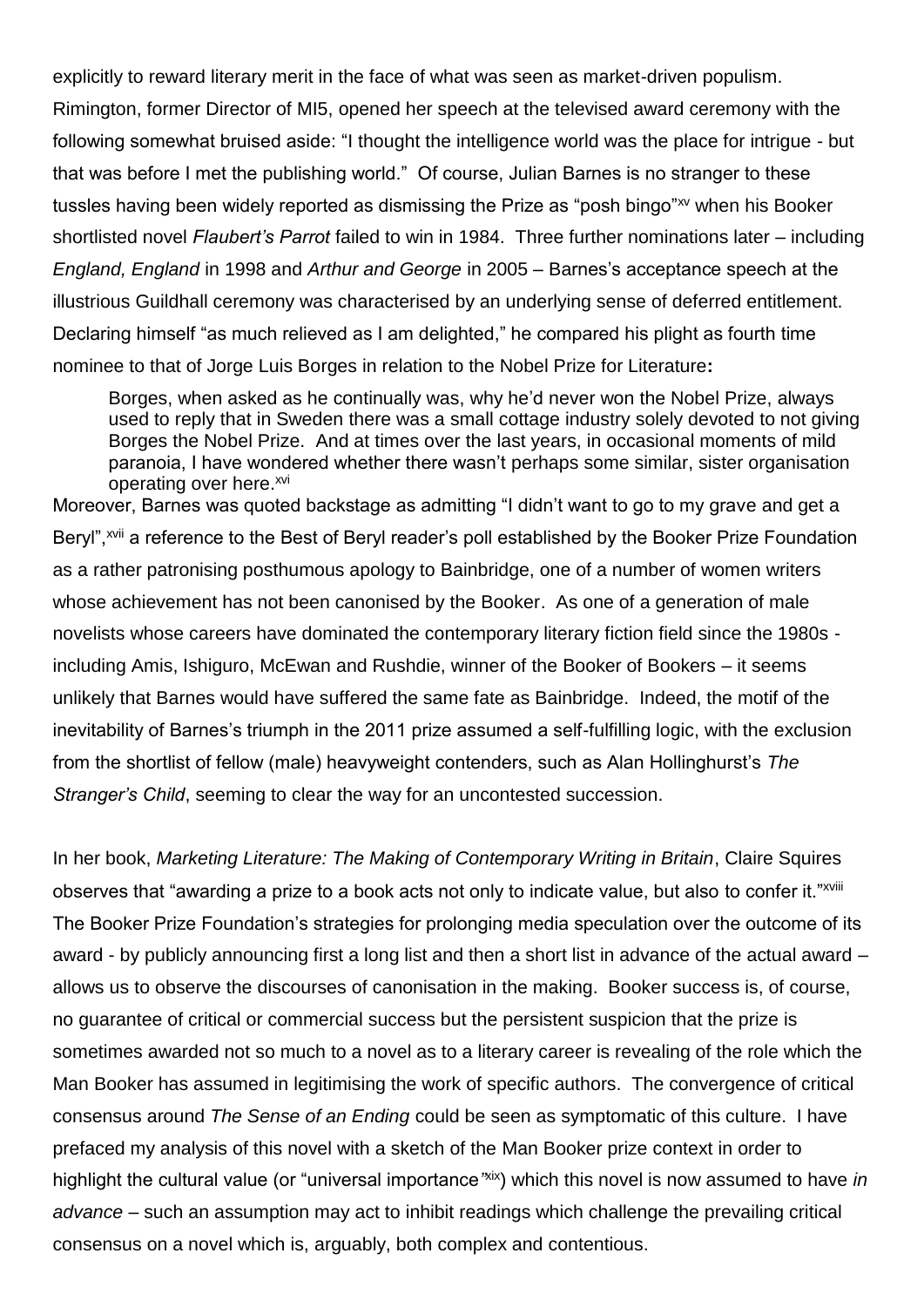### **"You just don't get it, do you?" Representing disability in** *The Sense of an Ending*

The succession of mysteries thrown up by the plot of *The Sense of an Ending* invite a deductive mode of reading which has prompted some critics to make analogies with genres of fiction not commonly associated with the Man Booker Prize. Barnes's novel has been compared not only to the detective fiction of Ruth Rendell<sup>xx</sup> but also to the more sensational plotlines of Roald Dahl's short stories<sup> $x$ i</sup> – in this way it is implicitly figured as a kind of upmarket 'tale of the unexpected.' However, a persistent and unresolved tension within the narrative complicates its capacity to deliver the kind of narrative resolution associated with such genres; this tension is embodied in the compromised narrative perspective of its narrator, Tony Webster. Central to the reader's doubts about the veracity of Webster's memory is his encounter with documentary evidence which confounds his own recollection of the past and his image of himself: namely, a letter written to Finn and Webster's former girlfriend Veronica on discovery of their relationship, which opens "Dear Adrian – or rather, Dear Adrian and Veronica (hello Bitch, and welcome to this letter)."<sup>xxii</sup> On rereading the letter Webster concedes:

I could scarcely deny its authorship or its ugliness. All I could plead was that I had been its author then, but was not its author now. Indeed, I didn't recognise that part of myself from which the letter came. But perhaps this was further self-deception.<sup>xxiii</sup> In a short space admission, denial and candour conspire to obscure the extent to which Webster

has taken responsibility for this 'forgotten' letter and its consequences. His subsequent campaign to re-ingratiate himself with Veronica is suggestive both of a desire for conciliation and a desire to enlist her in the act of rewriting the past so as to erase the trace of his transgression:

What if by some means remorse can be made to flow backwards, can be transmuted into simple guilt, then apologised for, and then forgiven? What if you can prove you weren't the bad guy she took you for, and she is willing to accept your proof?<sup>xxiv</sup>

Veronica's furious resistance to this campaign is encapsulated in an exasperated accusation,

repeated on three different occasions: "'You just don't get it, do you? You never did, and you never will.'"xxv

Nevertheless, Webster's narrative does conclude with a revelation which prompts him to declare triumphantly: "And later, at home, going over it all, after some time, I understood. I got it."<sup>xxvi</sup>ln a series of rapid deductions Webster constructs a "chain of responsibility"<sup>xxvii</sup> by which he becomes responsible not for the death of Finn but for the birth of a child with learning disabilities, and by which that child's disability becomes "time's revenge"<sup>xxviii</sup> both on his father's intellectual aspirations and his mother's sexual transgression. Whether the "it" which Webster has "got" is identical to the "it" which Veronica wishes him to deduce remains uncertain. However, Webster's pronouncement is here presented with the force of narrative resolution; in order to be accepted as such it must enlist the reader in consenting to the irrefutability of its logic. It is this logic which I now aim to unpick.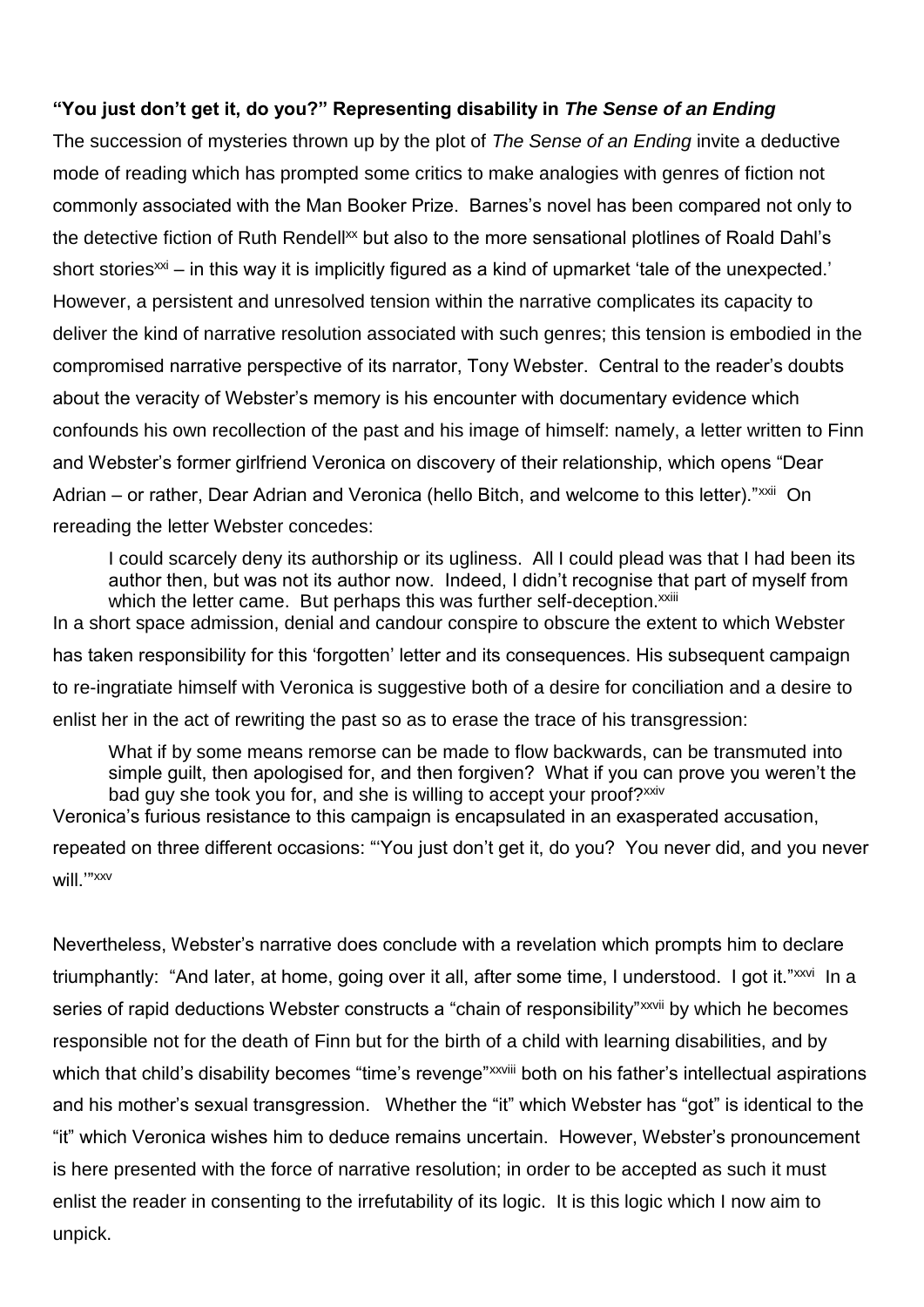In her essay "The Politics of Staring: Visual Rhetorics of Disability in Popular Photography," Rosemarie Garland-Thomson has argued that "the history of disabled people in the Western world is in part the history of being on display, of being visually conspicuous while politically and socially erased."<sup>xxix</sup> She goes on to suggest that:

From antiquity through modernity, the bodies of disabled people considered to be freaks and monsters have been displayed by the likes of medieval kings and P.T Barnum for entertainment and profit in courts, street fairs, dime museums, and sideshows. Moreover, medicine has from its beginnings exhibited the disabled body as what Michel Foucault calls the "case", in medical theatres and other clinical settings, in order to pathologize the exceptional and to normalize the ordinary.xxx

Garland-Thomson's thesis would seem most pertinent when applied to 'visible' as opposed to 'invisible' disabilities, such as cognitive impairments, and yet the language of spectacle is at the forefront of Webster's account of his first sight of Adrian and his companions. In a strong sense, the dramatic disclosure of Adrian's existence is reliant on his having been "politically and socially erased;"<sup>xxxi</sup> his status as Finn's son, and the familial and affective attachments that might have invited, having been implicitly concealed. Webster first encounters Adrian, his companions and their support workers in everyday public places, such as the residential neighbourhood, the supermarket and the pub, rather than in clinical or institutional settings. And yet Webster's gaze effectively places them "on display," xxxii quickly establishing them as non-normative 'others':

I looked. A small group of people were coming along the pavement towards my side of the car. I counted five of them. In front was a man who, despite the heat, was wearing layers of heavy tweed, including a waistcoat and a kind of deerstalker helmet. His jacket and hat were covered with metal badges, thirty or forty of them at a guess, some glinting in the sun; there was a watch-chain slung between his waistcoat pockets. His expression was jolly: he looked like someone with an obscure function at a circus or fairground. Behind him came two men: the first had a black moustache and a kind of rolling gait; the second was small and malformed, with one shoulder much higher than the other – he paused to spit briefly into a front garden. And behind them was a tall, goofy fellow with glasses, holding the hand of a plump, Indianish woman."xxxiii

Interestingly, it is only in relation to Adrian and his peers that raced constructions of identity are deployed in this novel. The "Indianish" woman and the care worker later identified as "a motherly black woman"<sup>xxxiv</sup> are the only characters categorised as non-white in this narrative set in contemporary Britain; discourses of race and disability here converge in a way which is not without historical precedent.<sup>xxxv</sup> Webster's use of nominally benign epithets to categorise the unnamed men - "the tweedy man  $\dots$  the lopsided fellow  $\dots$  the gangly chap" $xxxy$  – does not disquise a bemused condescension. Moreover, his allusion to the "circus or fairground" xxxvii places the group within the frame of the extraordinary and the freakish; this effect is compounded when he persists in this analogy: "The man with the badges – 'barker', that was the word I'd been looking for, the cheery fellow at the entrance to a fairground booth who encourages you to step inside and view the bearded lady or two-headed panda . . ."<sup>xxxviii</sup> However, following his discovery of Adrian's identity and parentage Webster inscribes him into a different narrative of disability. Webster's depiction of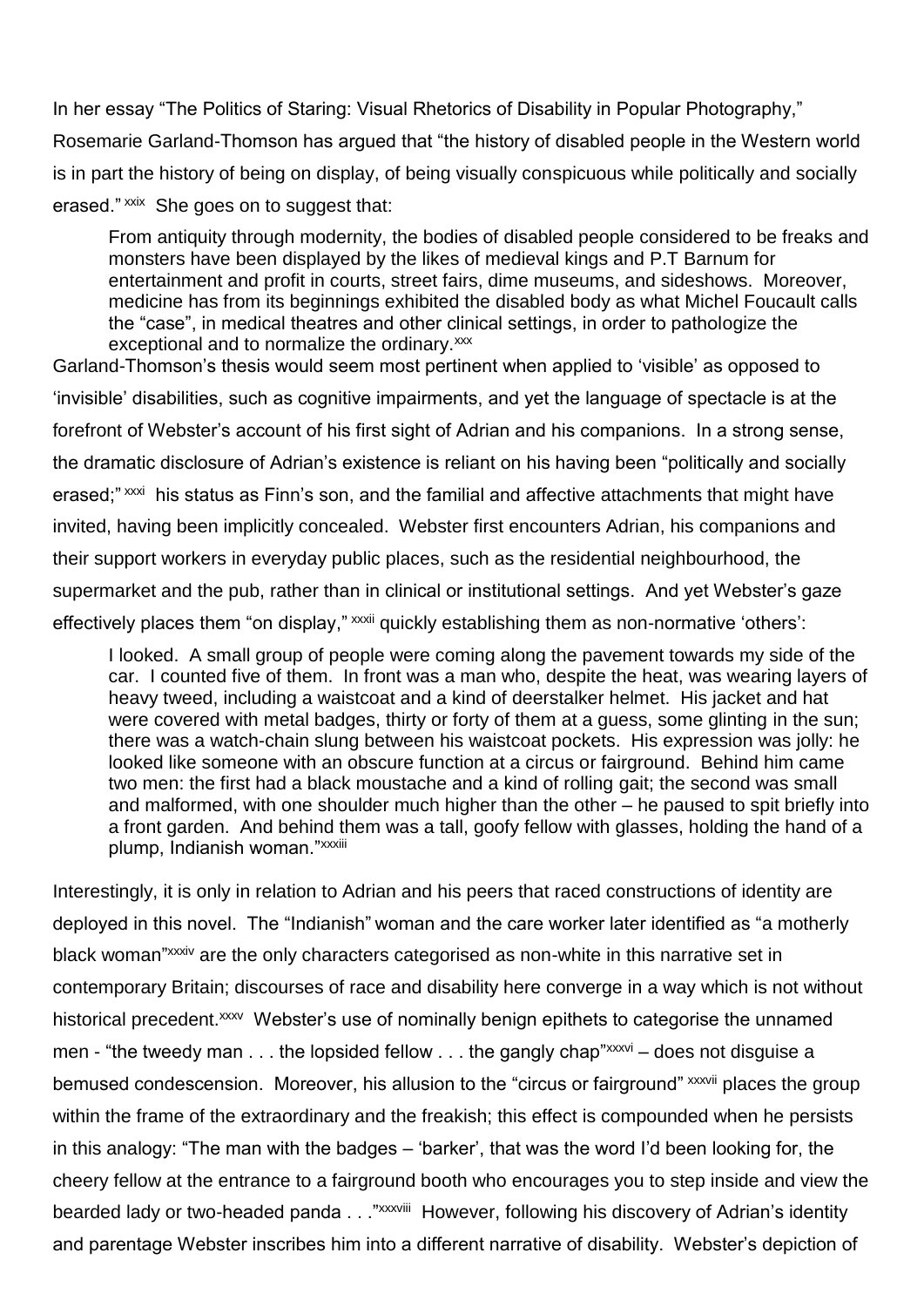Adrian as a "poor damaged man"xxxix whose birth has been the cause of first "sacrifice," then "terrible struggle" and finally "loss . . . failure . . . [and] guilt"xl on the part of his long-suffering mother conforms to predictable patterns where stereotypes of disability are concerned; his birth a tragedy, his life an affliction and his mother a martyr.

Garland-Thomson has identified what she calls "five narratives of disability" which, when considered together, constitute a typology of the uses of disability in narrative:

First is the biomedical narrative that casts the variations we think of as impairment as physiological failures or flaws, as medical crises that demand normalization through technology or other allopathic measures. Second is the sentimental narrative that sees people with disabilities as occasions for narcissistic pity or lessons in suffering for those who imagine themselves nondisabled. Third is the narrative of overcoming that defines disability as a personal defect that must be compensated for rather than as the inevitable transformation of the body that results from encounters with the environment. Fourth is the narrative of catastrophe that presents disability as a dramatic, exceptional extremity that either incites courage or defeats a person. Fifth is the narrative of abjection that identifies disability as that which one can and must avoid at all costs.<sup>xli</sup>

Of these narrative types the sentimental narrative is at first most apparent in *The Sense of the Ending*, with Webster being moved to send a letter of conciliation and sympathy to Veronica, once vilified as an ex-girlfriend but now pitied as the assumed mother of a disabled adult son. Moreover, sobered by the life of tragic affliction which he has conjured for Adrian, Webster is prompted to count his blessings in terms which only reinforce the impression that life with a disability is inevitably a life of inferior value and meaning:

I thought more of Susie, and of the luck any parent has when a child is born with four limbs, a normal brain, and the emotional make-up that allows the child, the girl, the woman to lead any sort of life. May you be ordinary, as the poet once wished the new-born baby.<sup>xlii</sup> The possibility – indeed the reality – that life with a disability can be experienced within the spectrum of the 'ordinary' is precluded by this wish. Implicit in this sentimental narrative, however, is the narrative of abjection: the presumption that "disability [is] that which one can and must avoid at all costs"<sup>xliii</sup> is one which in some ways serves to retrospectively explain Finn's suicide. While Finn's suicide is presented as having occurred before his son's birth there is an insidious logic within the narrative which seems to suggest that being the father of a son with learning disabilities is a fate which Finn has "avoid[ed] at all costs" xliv through his suicide. Indeed, following the rediscovery of his malicious letter to Finn and Veronica, Webster conceives of Adrian's birth in terms of a curse fulfilled. While the younger Webster had written "'I hope you get so involved that the mutual damage will be permanent,"<sup>"xlv</sup> the adult Webster reflects on his hasty and hateful words as follows:

When I'd been trying to damage them, I'd written: 'Part of me hopes you have a child, because I'm a great believer in time's revenge.' . . . my words . . . seemed like some ancient curse I had forgotten even uttering. Of course I don't – I didn't – believe in curses. That's to say, in words producing events. But the very action of naming something that subsequently happens – of wishing specific evil, and the evil coming to pass – this still has a shiver of the otherworldly about it. xlvi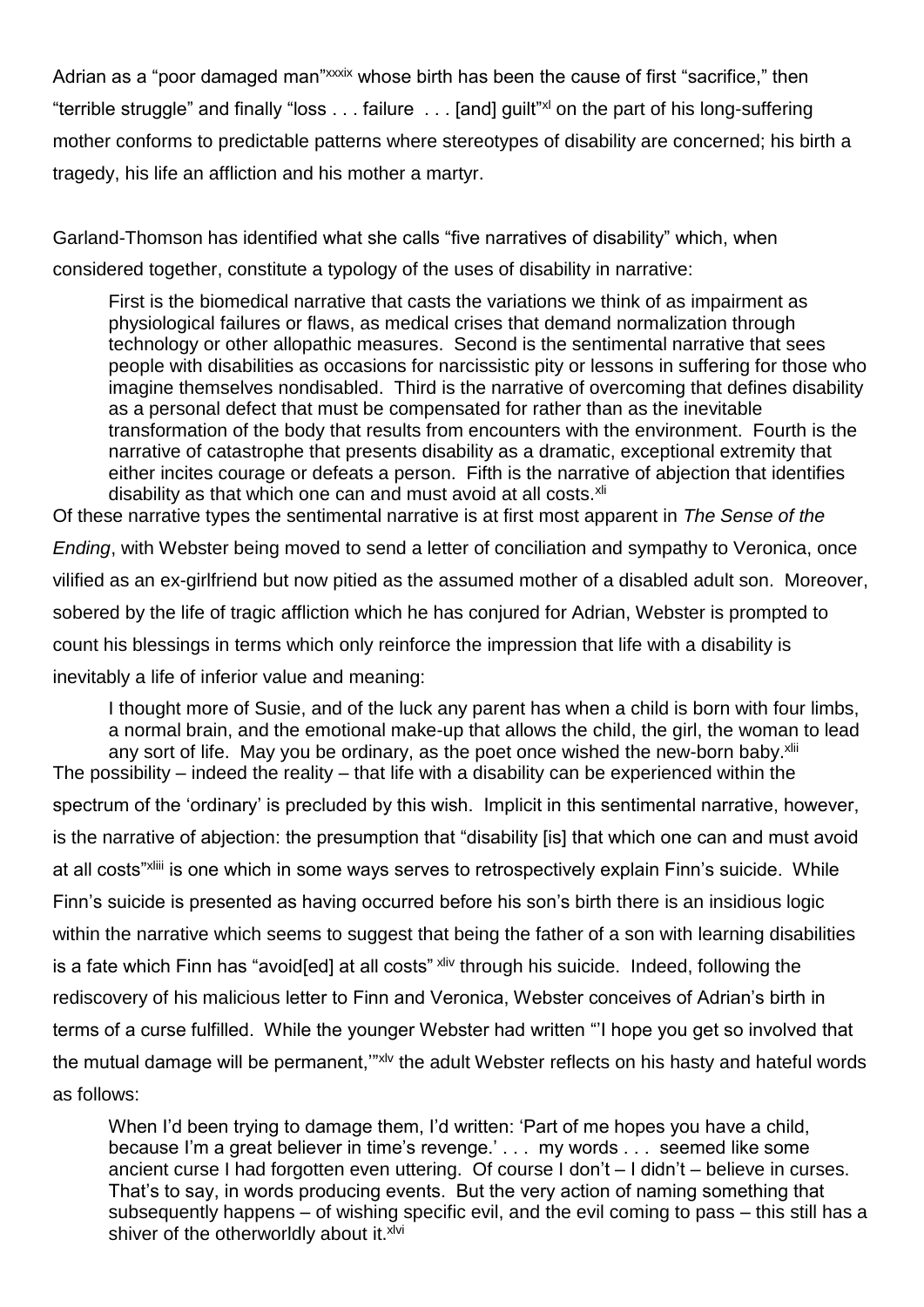The "specific evil" to which Webster refers here would seem to be Adrian and, more specifically, his disability.

While still labouring under the misapprehension that Adrian is Veronica's son, Webster infers a direct causal link between Veronica's suffering following Finn's suicide and her son's disability, such that Adrian becomes the external embodiment of Veronica's internal pain:

Now I had some answers to the questions I hadn't asked. She had become pregnant by Adrian, and – who knows? – perhaps the trauma of his suicide had affected the child in her womb. She had given birth to a son who had at some stage been diagnosed as ... what?xlvii

This causal logic – whereby disability is attributed to maternal abnormality – is also applied to the discovery that Adrian's mother is not Veronica, but her mother, Sarah Ford: "One born to a mother – 'The Mother' – at a dangerously late age. A child damaged as a result."<sup>xlviii</sup> Webster here draws a direct and unsupported causal link between maternal sexual transgression – in the form of a pregnancy following from an intergenerational sexual relationship - and disability. At this point I would like to place the representation of mature female sexuality and maternity in the context of representations of heterosexuality, reproductive sexuality and female sexuality in *The Sense of an Ending*. I will suggest that Webster's depiction of the sexuality of Veronica and Sarah Ford can be placed in a continuum framed by heteronormative imperatives; whereas Veronica's heterosexuality is constructed as the object of post Sixties male heterosexual entitlement, Sarah's mature reproductive sexuality is figured as transgressive and 'damaging'.

## **"One born to a mother:" heterosexuality, reproductive sexuality and disability**

It has become a truism to observe that the Sixties – mythologised as a period of sexual liberation – was experienced unevenly; indeed, this is a sentiment that Webster expresses with some bitterness than once. However, some of the paradoxes inherent in these discourses of sexual freedom are nevertheless manifest in Webster's account of denied sexual entitlement. It has been observed by many feminist commentators that while the increased availability of the contraceptive pill and the legalisation of abortion during this period extended the reproductive rights - and hence sexual freedoms - of many women, these same developments effectively absolved heterosexual men of responsibility for the reproductive consequences of heterosexual sexuality. Permitted only to consent to male heterosexual sexual access, women's attempts to exert sexual agency could then be dismissed as prudish, neurotic or manipulative. As Webster disingenuously complains:

And there was no arguing against 'feelings', because women were experts in them, men coarse beginners. So 'It doesn't feel right' had far more persuasive force and irrefutability than any appeal to church doctrine or a mother's advice. You may say, But wasn't this the Sixties? Yes, but only for some people, only in certain parts of the country. xlix 'Feelings' are here depicted as a ruse which women employ as a means to thwart male sexual

freedom and to deny the heterosexual prerogatives which the Sixties had granted to men. Hence,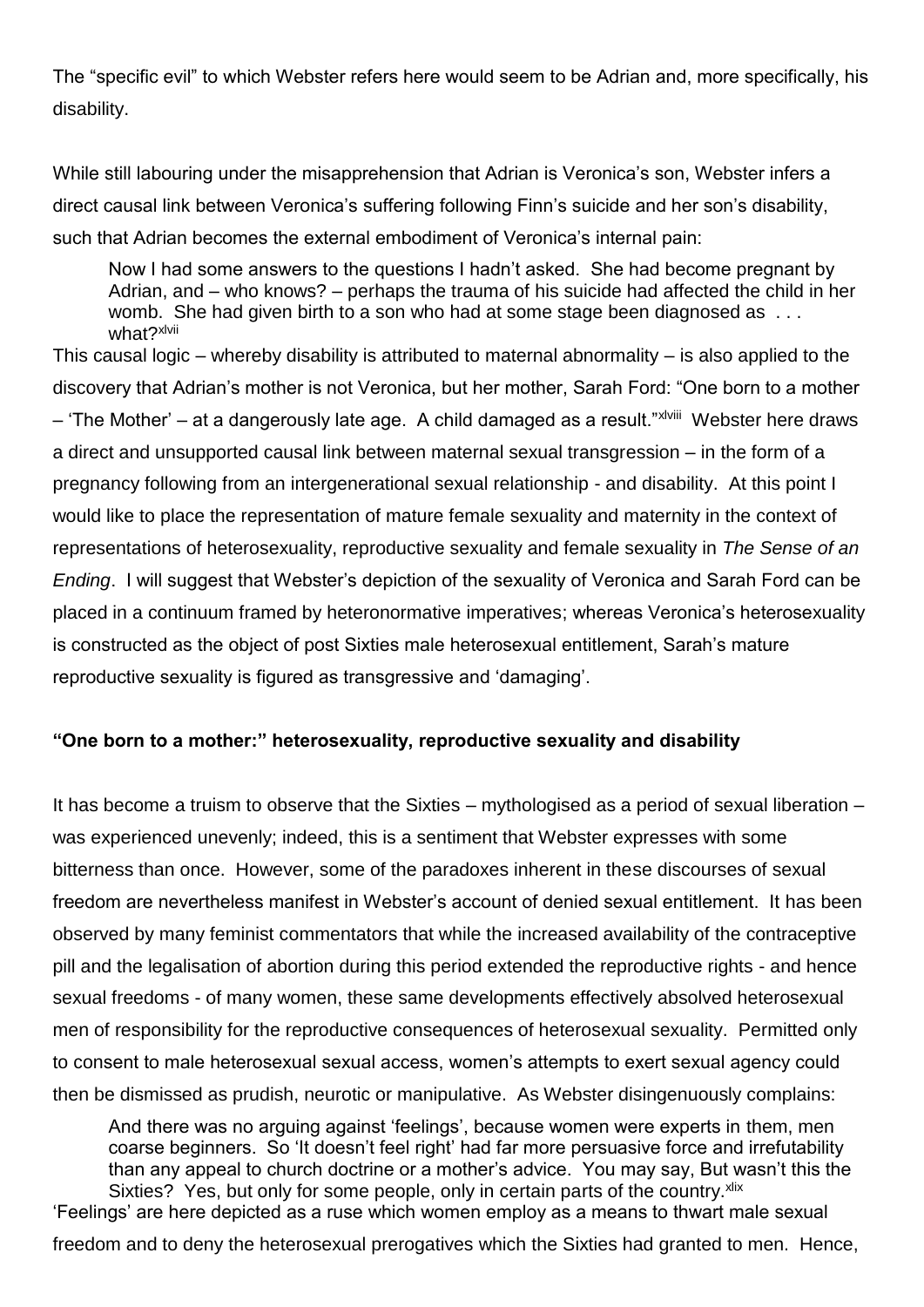Webster depicts intimate relationships between men and women in this period as a struggle for possession of territory, characterised by "bargain[s]," "trade-offs" and "trade up[s]:" "i "Only when you were semi-publicly committed did you discover what her sexual policy might be. And sometimes this meant her body would be as tightly guarded as a fisheries exclusion zone."liii Their failure to have 'full sex' – defined in phallic terms by Webster as male penetration (Veronica's orgasms don't count) – is the source of a simmering resentment and hostility towards his girlfriend. These sentiments are given full and unedited expression in Webster's forgotten letter to Finn in which Veronica is denounced as a "cockteaser," liv "stringing [Finn] along" until she can entrap him through pregnancy. Webster's pathologising of Veronica has its origins in this letter in which he declares that "in my opinion Veronica had suffered damage a long way back."<sup>Ivi</sup> Webster initially edits Veronica out of the sexual history he shares with his wife, but when he does disclose their past his version is sufficient to ensure that Margaret routinely refers to Veronica as "'The Fruitcake."<sup>Nii</sup> In this revisionary account of the sexual climate of Webster's youth, the gendered history of the Sixties is rewritten so that it is men – rather than women – who emerge as victims; indeed, in this novel it is the unmarried father, not the mother, who is driven to suicide by the stigma and shame of an unplanned pregnancy.

If Veronica's sexuality is depicted as deviant because it is withheld, her mother Sarah's is depicted as deviant because it is not; if Veronica's sexual agency is depicted as being the result of unspecified psychological "'damage,"<sup>"|viii</sup> Sarah's is depicted as resulting in congenital "damage"<sup>lix</sup> in the form of an unspecified learning disability. Sarah's transgression is not depicted principally as one against marriage – the impact of her infidelity on her husband is not considered – but as a transgression against generation, both in terms of her intergenerational relationship with a younger man and in terms of her pregnancy as an older mother.

Sarah appears in two guises in *The Sense of an Ending*. Firstly as a mother in Webster's memory of his visit to Veronica's family home - or rather as "The Mother" as her bumptious Cambridge student son calls her, as if parodying the extent to which she fulfils the stereotypical role of middle class homemaker. In this role she seems more protective of her daughter's boyfriend than of her own daughter, warning him: "'Don't let Veronica get away with too much.'"<sup>Ix</sup> Her "somewhat artistic air"<sup>Ixi</sup> might hint at a mildly bohemian tendency but her life is otherwise utterly conventional. She returns to the narrative in the guise of Mrs Sarah Ford, whose name and handwriting Webster is unable to identify when he first receives her bequest. The sum of money which she bequeaths to Webster in her will is the first of the mysteries to animate the second part of the narrative, but one which is never fully resolved; she herself admits that she is "not quite sure of my own motives."<sup>Ixii</sup> Webster interprets the legacy as a form of "maternal apology,"<sup>|xiii</sup> integrating it into his narrative of injury at the hands of her daughter. Veronica's account of her life following her husband's death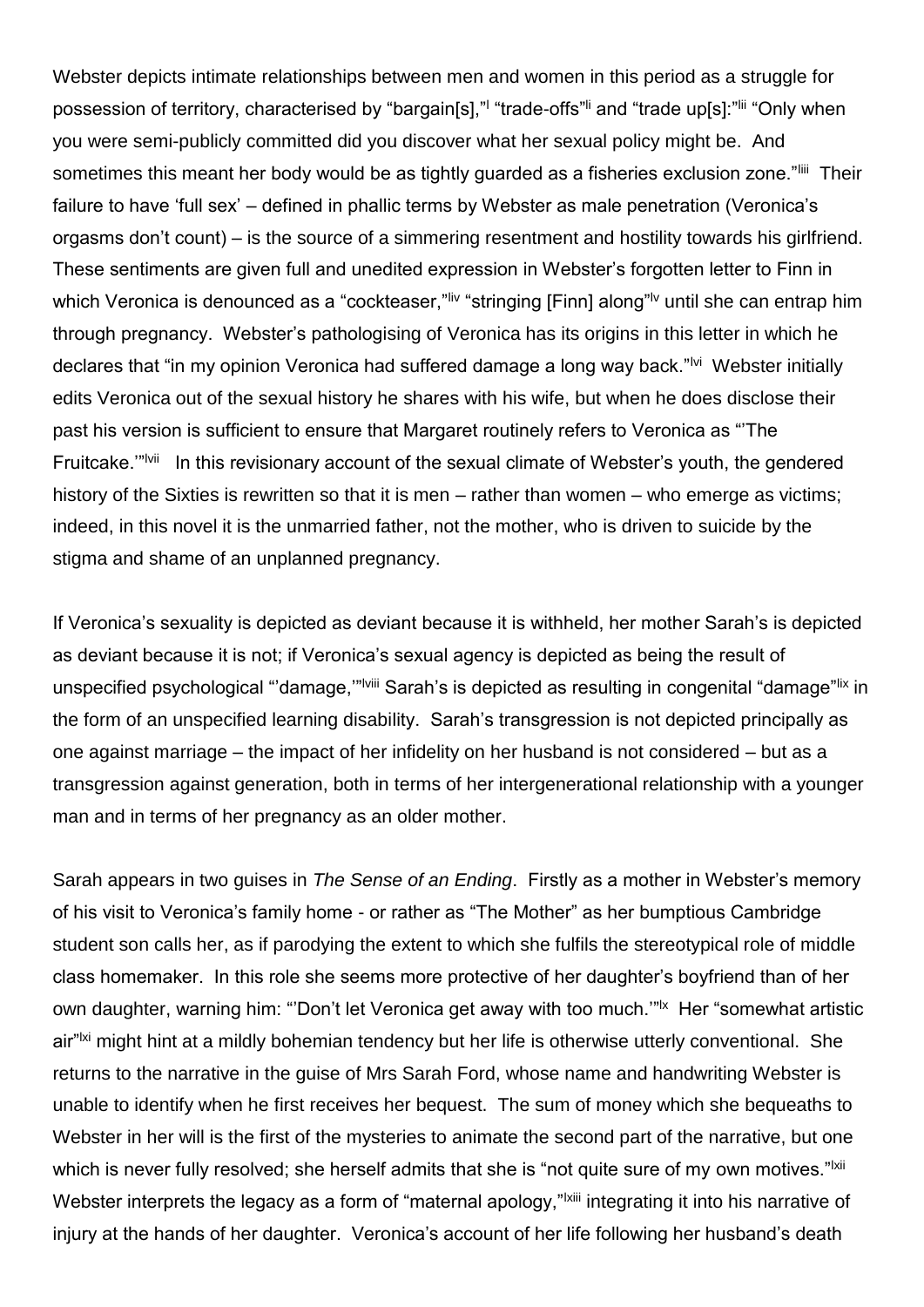suggests an enjoyment of new found independence - "She did art classes, started smoking, and took in lodgers, even though she'd been left well provided for"<sup>|xiv</sup> – which is at odds with the life of tragic self-sacrifice which Webster had earlier imagined for the mother of a disabled child.

Gail H. Landsman refers to the "implicit assumption that the birth of a child with a disability requires the assignment of blame"<sup>|xv</sup> and examines the ways in which this blame often finds its target in the mother. The idea that the birth of a child with a disability can be read as a visible signifier of maternal transgression seems to revive archaic beliefs in "maternal impression." <sup>Ixvi</sup> As Rachel Adams has suggested:

Until the late eighteenth century, the concept of maternal impression held that pregnant women had the ability to imprint their unspoken fears and desires onto the fetal body. It was both a way of policing women by threatening that their crimes would become visible for all to see and an acknowledgement of the tremendous power they held over the reproductive process. <sup>Ixvii</sup>

However, the advent of late nineteenth and early twentieth century discourses of heredity and degeneracy saw the logic of cause and effect put to new disciplinary uses; in the context of the new 'science' of eugenics the birth of a child with a disability came to be seen as an outcome which could be controlled and which should be eliminated. Moreover, there is a complex relationship between the histories of women's reproductive rights in the same period and the civil rights of people with disabilities. In both the UK and the US leading female proponents of birth control and planned parenthood, such as Margaret Sanger and Marie Stopes, were also advocates of eugenics.<sup>Ixviii</sup> In more contemporary contexts, the development of new reproductive technologies has further complicated the relationship between feminism and disability rights: for example, Landsman suggests that the "birth of thousands of 'thalidomide babies', played an important role in the legalisation of abortion in the 1960s." <sup>Ixix</sup> Landsman and others propose that the advent of prenatal testing and the availability of selective abortion for foetuses deemed 'defective' has positioned women as custodians of normativity where disability is concerned. Both historical and contemporary discourses of disability seem to converge in Webster's rapid and decisive deduction on his discovery of Adrian, his disability and parentage; Adrian's difference is understood only in terms of 'damage' and his mother's non-normative sexuality constructed as its 'dangerous' cause. I wish to conclude by suggesting the ways in which this context – the legacy of eugenic discourses of heredity based on categories of intellectual ability– is pertinent when trying to make sense of the peculiar significance attributed to Adrian's cognitive impairment in the narrative structure of Barnes's novel.

#### **"Making the blood flow backwards": the ends of disability in** *The Sense of an Ending*

Webster's deduction about Adrian's parentage represents his solution to the mysterious formulas which appear in Finn's diary, bequeathed to Webster in Sarah Ford's will. Indeed, it is interesting to note that Finn's attempt to express interpersonal relationships in the form of a mathematic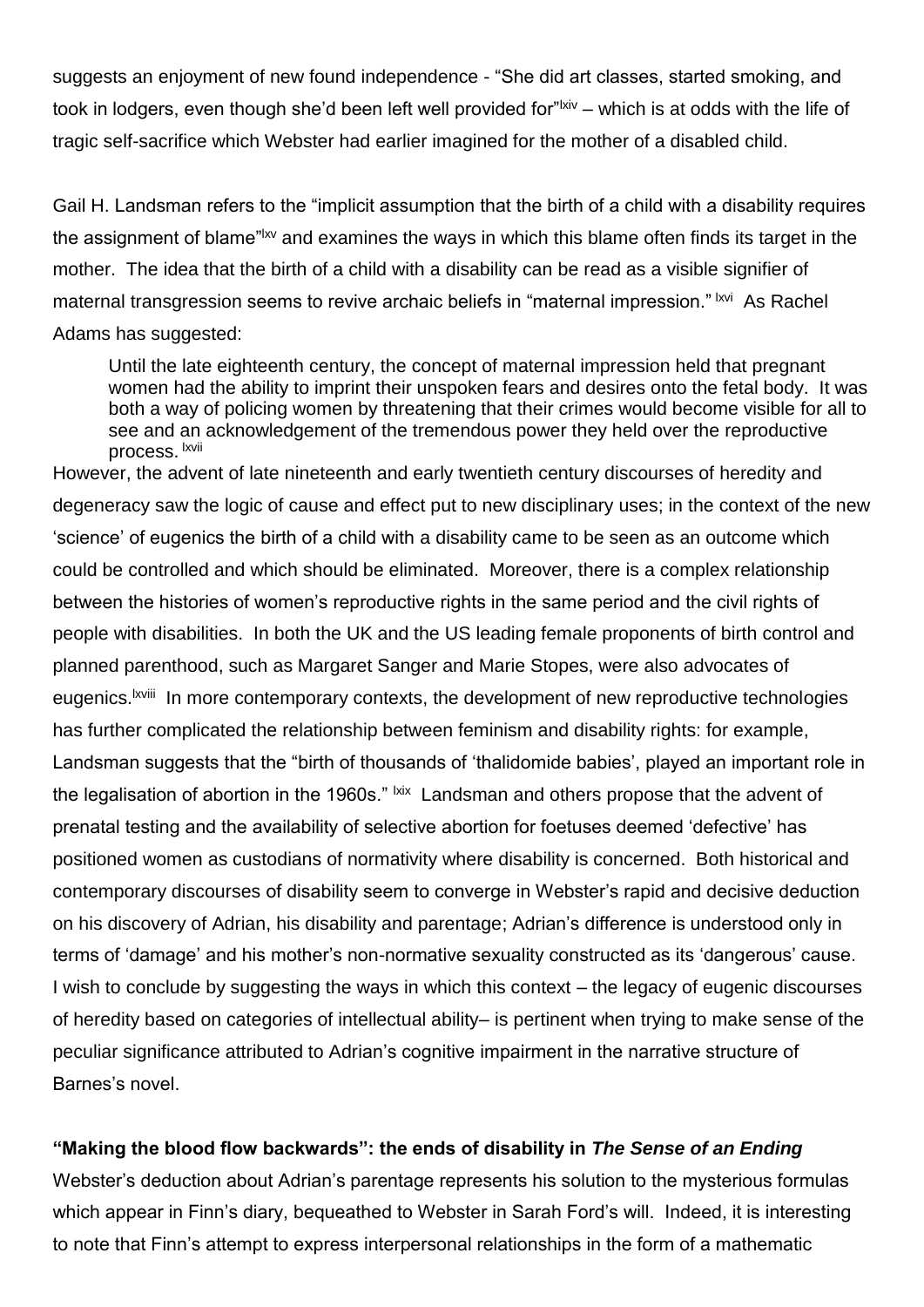formula is not seen as indicative of a deficit in emotional intelligence but rather as symptomatic of his exceptional intellect. Webster is scornful of his mother's attempt to attribute Finn's suicide to his abnormal cleverness, but he and his former school friends arrive at the same conclusion: "'Firstclass degree, first-class suicide."<sup>|xx</sup> Selective, but meritocratic, education is the governing principle which underlines the belief in gradual but inevitable social betterment which informs the lives of Webster, his school peers and their families, or as he puts it "the genteel social Darwinism of the English middle classes."<sup>Ixxi</sup> In this narrative context the prospect of reversion is presented as disturbingly unnatural.

The image of a river running upstream, witnessed by Webster as a student at the annual tidal bore on the River Severn, serves as a key textual motif within *The Sense of an Ending*: "It was more unsettling because it looked and felt quietly wrong, as if some small lever of the universe had been pressed, and here, just for a few minutes, nature was reversed, and time with it."<sup>Ixxii</sup> This is one of the memories, both direct and indirect, with which the novel opens and in which intimations of the sexual and the unnatural converge; the tidal waters of the Severn "rushing nonsensically upstream"<sup>|XXiii</sup> are evoked alongside the "shiny inner wrist" <sup>|XXiv</sup> and "gouts of sperm circling a plughole" lxxv which signify the unspoken terms of Webster and Veronica's sexual relationship, the "bathwater long gone cold" <sup>Ixxvi</sup> into which Finn opens his wrists and the "steam rising from a hot sink" Ixxvii as Sarah Ford discards a broken egg in a scene retrospectively infused with coded sexual meaning. Indeed, the narrative itself follows a pattern of reversion. Coming to a premature and rather listless halt at the end of the first part, in the second it reverts to the past once more as the rush of new revelations forces Webster to revisit his memories: "I thought – at some level of my being, I actually thought – that I could go back to the beginning and change things. That I could make the blood flow backwards."<sup>Ixxviii</sup> Webster's futile attempts to make time and memory "flow backwards"<sup>Ixxix</sup> is coupled with an apprehension that such an endeavour is somehow against nature: "So when this strange thing happened – when these new memories suddenly came upon me – it was as if, for that moment, time had been placed in reverse. As if, for that moment, the river ran upstream."<sup>Ixxx</sup> Webster's discovery of Adrian and of his disability seems somehow implicated in this discourse of reversion; indeed, it prompts Webster to reconsider his estimation of Finn, now revealed as Adrian's father. A swift narrative sleight of hand at the conclusion of this novel seems to invite us to consider Adrian's cognitive disability as serving the function of a dramatic irony visited on the memory of his father. In this literary 'tale of the unexpected' Adrian's disability is offered, it seems, as a kind of intellectual joke at Finn's expense. But it is Adrian – and more broadly the figure of the person with learning disabilities – with whom I am concerned here. The juxtaposition of Finn's exceptional intellect with Adrian's learning disability seems designed to deliver a decisive narrative irony; as the standard bearer for the ascendency of high order abstract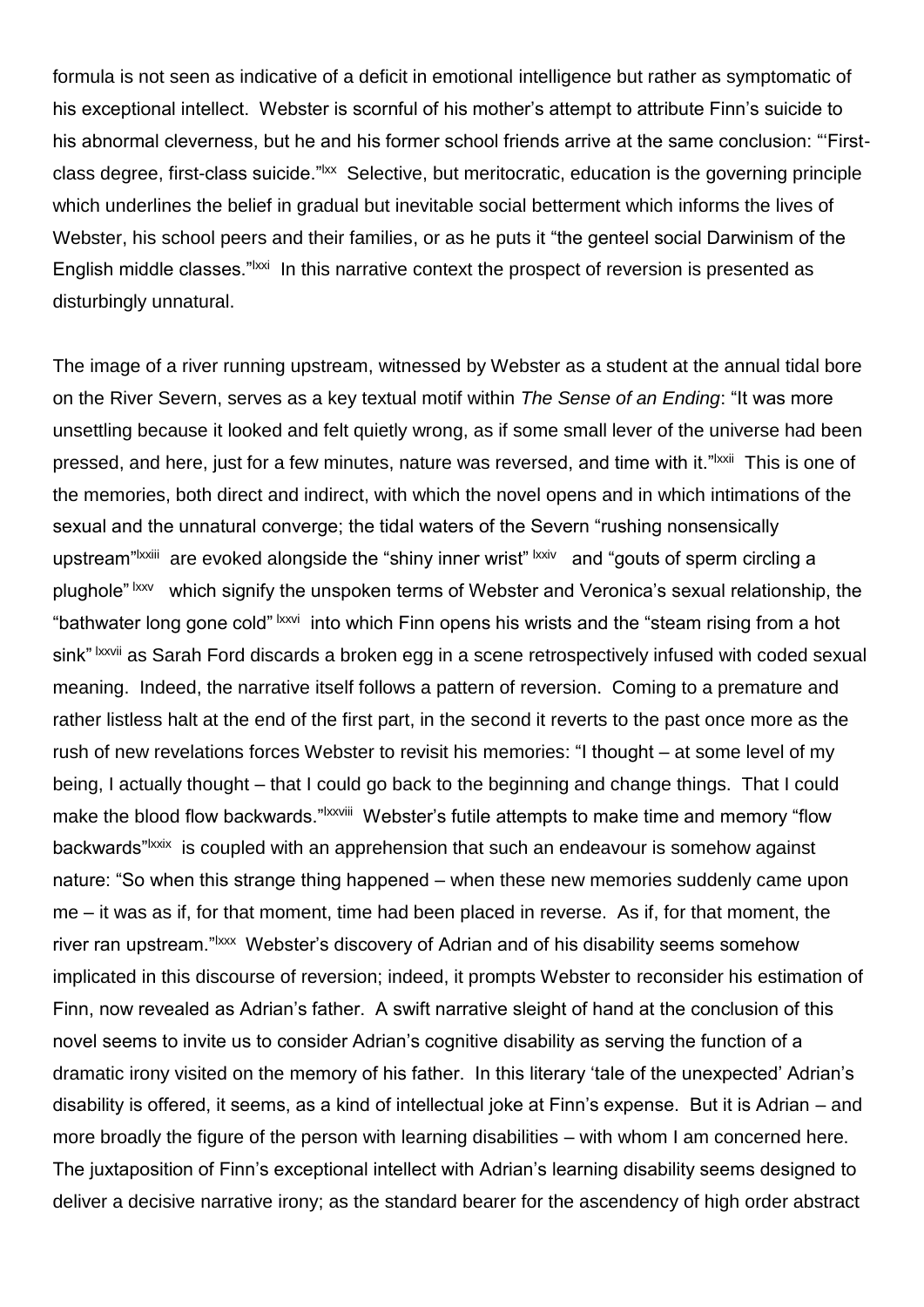thought Finn is implicitly undone by fathering a child whose cognitive abilities are constructed in inferior and negative terms.

It is the coercive logic of this deduction which I have tried to unpick in my analysis of the representational strategies at work in this narrative. This novel contains many uneasy or uncomfortable moments arising from Webster's often unsympathetic point of view. However, where those concerning Veronica are later qualified by Webster's candid admissions of error or bias, those concerning Adrian remain uncontested. It is evident that Webster's narrative perspective is not offered as unproblematic; indeed, his attitudes to disability could be attributed to his personality traits (including pride, self-interest and insensitivity to others) as a character who is very much a product of his culture (in terms of gender, class, ethnicity, education and generation). However, the narrative function of disability in relation to the structural and thematic design of the novel is less easy to dismiss. In her book *The Faces of Intellectual Disability: Philosophical Reflections*, Licia Carlson examines the way in which intellectual disability has been used in philosophical discourse as a kind of limit case against which to test the personhood of non-disabled people, and indeed the rights of non-human animals. Adrian seems to serve a similar function in *The Sense of an Ending* and his personhood is arguably forfeited as a result. Leading scholars in the field of disability studies, including Lennard J. Davis, have demonstrated the necessity of interrogating not simply the discourses of disability but also the discourses of normalcy – and the way in which the latter depend on the former. In this way, questions to do with disability become integral, rather than marginal, to all critical endeavours within the humanities.<sup>|xxxi</sup>ln my reading of *The Sense of an Ending* I have sought to take what might seem a marginal representation of disability and tried to make visible the ways in which this disability is the *product* of dominant discourses of normalcy to do with both intellect and sexuality – discourses which impact on *all* bodies and identities. As Davis states in his book *Enforcing Normalcy*:

. . . disability is not a minor issue that relates to a relatively small number of unfortunate people; it is part of a historically constructed discourse, an ideology of thinking about the body under certain historical circumstances. Disability is not an object – a woman with a cane ["the tweedy man  $\dots$  the lopsided fellow  $\dots$  the gangly chap" $\text{taxxiii}$ ] – but a social process that intimately involves *everyone who has a body and lives in the world of the*  senses.<sup>Ixxxiii</sup> [Emphasis added]

l

<sup>&</sup>lt;sup>i</sup> "Robson [Webster's classmate] had got his girlfriend pregnant, hanged himself in the attic, and not been found for two days." Julian Barnes, *The Sense of an Ending* (London: Jonathan Cape, 2011), p. 13.

ii "Our thesis centers not simply upon the fact that people with disabilities have been the object of representational treatment, but rather that their function in literary discourse is primarily twofold: disability pervades literary narrative,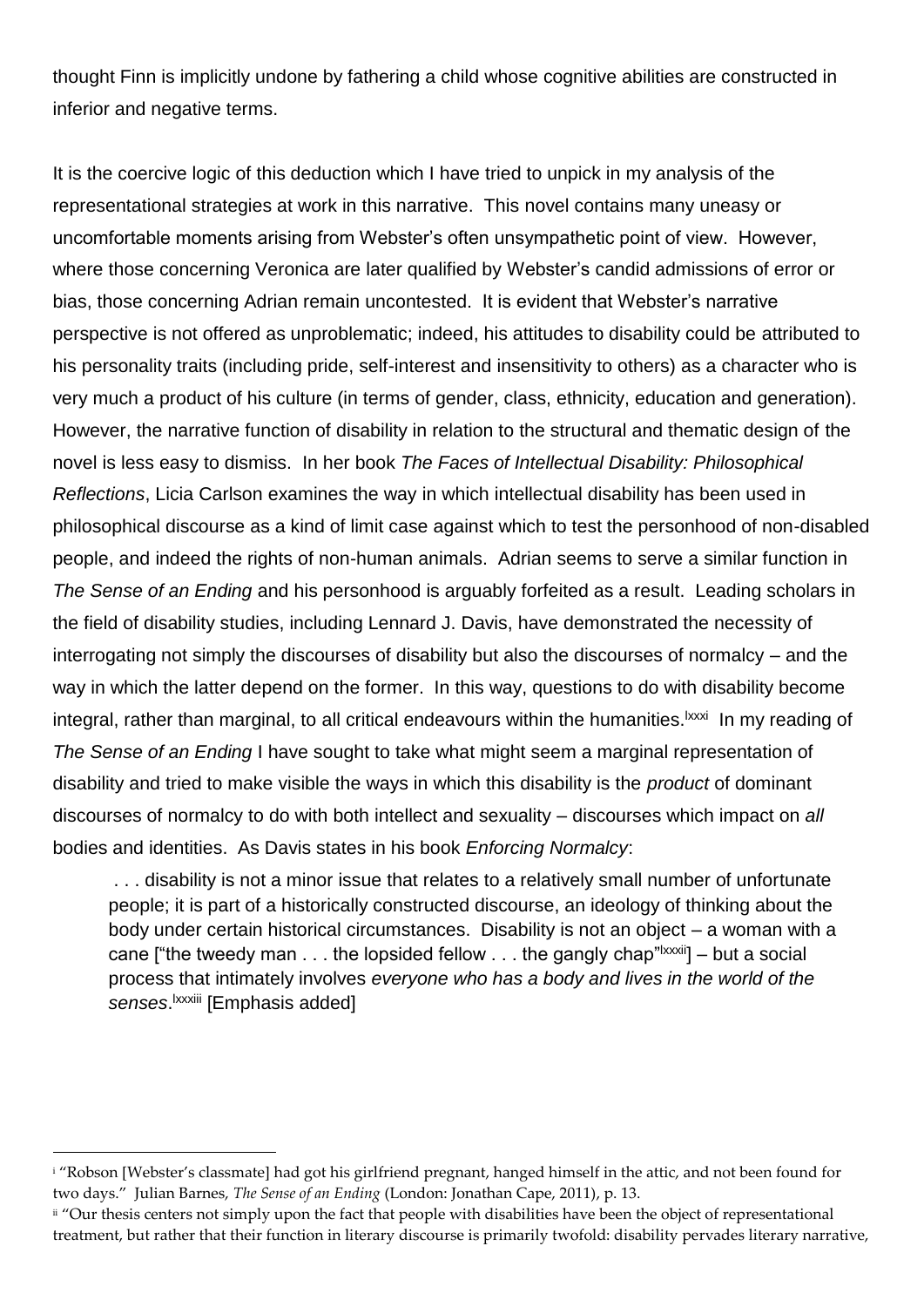first, as a stock feature of characterization and, second, as an opportunistic metaphorical device." David T. Mitchell and Sharon L. Snyder, *Narrative Prosthesis: Disability and the Dependencies of Discourse* (Ann Arbor: University of Michigan Press, 2000), p. 47.

iii Barnes, p. 5, p. 42, p. 44, p. 96, p. 138, p. 139 and p. 149.

iv See Barnes, p. 36, p. 107, p. 122 and p. 130.

<sup>v</sup> The Man Booker Prize website,<http://www.themanbookerprize.com/entering-the-awards> [Date accessed: 13.5.2013]. vi Justin Cartwright. "The Sense of an Ending by Julian Barnes – review" *The Observer*, Sunday 31 July 2011. [http://www.guardian.co.uk/books/2011/jul/31/sense-ending-julian-barnes-review.](http://www.guardian.co.uk/books/2011/jul/31/sense-ending-julian-barnes-review) [Date accessed: 29.10.12]. vii Anita Brookner, "The Sense of an Ending: review", *The Telegraph*, 25 July 2011.

[http://www.telegraph.co.uk/culture/books/bookreviews/8652283/The-Sense-of-an-Ending-by-Julian-Barnes](http://www.telegraph.co.uk/culture/books/bookreviews/8652283/The-Sense-of-an-Ending-by-Julian-Barnes-review.html)[review.html.](http://www.telegraph.co.uk/culture/books/bookreviews/8652283/The-Sense-of-an-Ending-by-Julian-Barnes-review.html) [Date accessed: 29.10.12].

viii Michiko Kakutani, "Life in Smoke and Mirrors," *The New York Times*, 16 October 2011. [http://www.nytimes.com/2011/10/17/books/Julian-Barness-Sense-of-an-Ending-Review.html.](http://www.nytimes.com/2011/10/17/books/Julian-Barness-Sense-of-an-Ending-Review.html) [Date accessed: 29.10.12].

ix Christian House, "The Sense of an Ending, by Julian Barnes" *The Independent*, Sunday 7 August 2011. [http://www.independent.co.uk/arts-entertainment/books/reviews/the-sense-of-an-ending-by-julian-barnes-](http://www.independent.co.uk/arts-entertainment/books/reviews/the-sense-of-an-ending-by-julian-barnes-2333068.html)

[2333068.html.](http://www.independent.co.uk/arts-entertainment/books/reviews/the-sense-of-an-ending-by-julian-barnes-2333068.html) [Date accessed: 29.10.12].

<sup>x</sup> Cartwright.

l

xi James F. English, *The Economy of Prestige: Prizes, Awards and the Circulation of Cultural Value* (Cambridge, Massachusetts; London, England: Harvard University Press, 2005), p. 51.

xii English, p. 26.

xiii The 2011 Man Booker shortlist included Patrick DeWitt's Western-inspired *The Sisters Brothers* and A.D Miller's thriller *Snowdrops*.

xiv For a full transcript of Dame Stella Rimington's speech at the 2011 Man Booker Prize award ceremony, 2011 see: <http://www.themanbookerprize.com/feature/dame-stella-rimington%E2%80%99s-speech-man-booker-prize-2011> [date accessed: 13.5.2013].

xv Julian Barnes, "Diary," *London Review of Books* 9.20 (1987): 21. <http://www.lrb.co.uk/v09/n20/julian-barnes/diary> [Date accessed: 13.5.13].

xvi Julian Barnes, 2011 Man Booker Prize acceptance speech.<http://www.bbc.co.uk/news/entertainment-arts-15361059> [Date accessed: 13.5.13].

xvii Mark Brown, "Booker prize 2011: Julian Barnes triumphs at last"

<http://www.guardian.co.uk/books/2011/oct/18/booker-prize-julian-barnes-wins>

[Date accessed: 13.5.13].

xviii Claire Squires, *Marketing Literature: The Making of Contemporary Writing in Britain* (London: Palgrave Macmillan, 2009), p. 97.

xix Cartwright.

xx See House.

xxi See Justine Jordan, "The Sense of an Ending by Julian Barnes – review," *The Guardian*, Tuesday 26 July 2011. <http://www.guardian.co.uk/books/2011/jul/26/sense-ending-julian-barnes-review1>[Date accessed: 13.5.13].

xxii Barnes, p. 95.

xxiii Barnes, p. 97.

xxiv Barnes, p. 107.

 $xxy$  Barnes, p. 126. See also p. 100 and p. 144.

xxvi Barnes, p. 148.

xxvii Barnes, p. 149.

xxviii Barnes p. 139.

xxix Rosemarie Garland-Thomson "The Politics of Staring: Visual Rhetorics of Disability in Popular Photography," *Disability Studies: Enabling the Humanities*, ed. Sharon L. Snyder, Brenda Jo Brueggemann and Rosemarie Garland-Thomson (New York: Modern Languages Association of America, 2002), p. 56.

xxx Garland-Thomson, p. 56.

xxxi Rosemarie Garland-Thomson "The Politics of Staring: Visual Rhetorics of Disability in Popular Photography," p. 56. xxxii Rosemarie Garland-Thomson "The Politics of Staring: Visual Rhetorics of Disability in Popular Photography," p.

56.

xxxiii Barnes, pp. 124-5.

xxxiv Barnes, 35.

xxxv In *Enforcing Normalcy: Disability, Deafness and the Body* (London: Verso, 1995), Lennard Davis has argued that what he calls the "social process of disabling arrived with industrialization and with the set of practices and discourses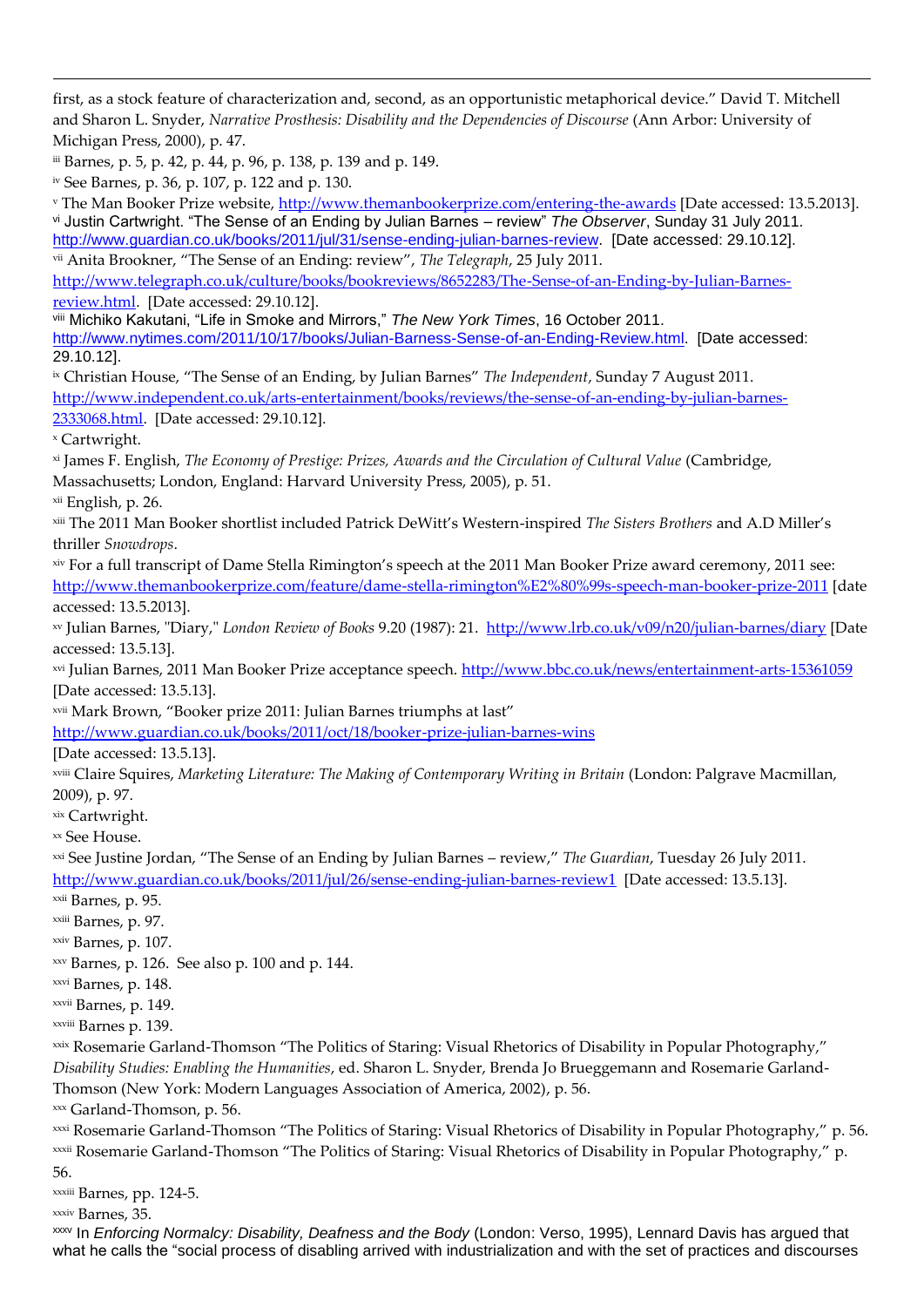that are linked to late eighteenth- and nineteenth-century notions of nationality, race, gender, criminality, sexual orientation, and so on"(p. 24). He goes on to argue that applications of Darwin's theories of evolution in the late nineteenth "serve[d] to place disabled people along the wayside as evolutionary defectives to be surpassed by natural selection" (p. 31). Eugenics, a movement which attracted a following of respected intellectuals in both Britain and the US in the first decades of the twentieth century, made category analogies between non-white and disabled people as representing lower levels of evolutionary development; these discourses, with their preoccupation with heredity and degeneracy, conspire to construct the birth of a disabled or mixed race child alike as a cause for dismay and an object of state intervention. Indeed, disabled people and non-white people have historically been the victims of eugenic policies, ranging from forced sterilisations to genocide. xxxvi Barnes, p. 127. xxxvii Barnes, pp. 124-5. xxxviii Barnes, pp. 126-7. xxxix Barnes, p. 139. xl Barnes, 139. xli Garland-Thomson, "Feminist Disability Studies," *Signs: Journal of Women in Culture and Society* 30:2 (2005): 1557-87, pp. 1567-8. xlii Barnes, p. 144. xliii Garland-Thomson, "Feminist Disability Studies," pp. 1568. xliv Garland-Thomson, "Feminist Disability Studies," pp. 1568. xlv Barnes, p. 95. xlvi Barnes, p. 138 xlvii Barnes, p. 139. xlviii Barnes, p. 149. xlix Barnes, p. 23. <sup>l</sup> Barnes, p. 26. li Barnes, p. 22. lii Barnes, p. 41. liii Barnes, p. 22. liv Barnes, p. 96. lv Barnes, p. 41. lvi Barnes, p. 42. lvii Barnes, p. 74. lviii Barnes, p. 95 and p. 96. lix Barnes, p. 149. lx Barnes, p. 28. lxi Barnes, p. 27. lxii Barnes, p. 65. lxiii Barnes, p. 64. lxiv Barnes, p. 111. lxv Gail H. Landsman, "Reconstructing Motherhood in the Age of 'Perfect' Babies: Mothers of Infants and Toddlers with Disabilities," *Signs* 24:1 (1998): 69-99, p. 95. lxvi Rachel Adams, *Sideshow USA: Freaks and the American Cultural Imagination* (Chicago: University of Chicago Press, 2001,) p.187. lxvii Adams, p. 187. lxviii As Licia Carlson notes: "There are numerous historical examples of early feminists building cases for women's reproductive freedom and rights that explicitly employed eugenic rhetoric regarding the undesirability of 'feebleminded offspring,' thereby drawing a sharp line between 'normal' women deserving of reproductive autonomy, and 'defective' women who should not be allowed to reproduce more of their kind." *The Faces of Intellectual Disability* (Bloomington: Indian University Press, 2010), pp. 175-6.  $\frac{1}{100}$  Landsman suggests that the "the avoidance of disability remains an important factor in the continued use and regulation of abortion" (p. 79).  $\frac{lxx}{l}$  Barnes, p. 140.

lxxi Barnes, p. 8.

l

lxxii Barnes, p. 36.

lxxiii Barnes, p. 3.

lxxiv Barnes, p. 3.

lxxv Barnes, p. 3.

lxxvi Barnes, p. 3.